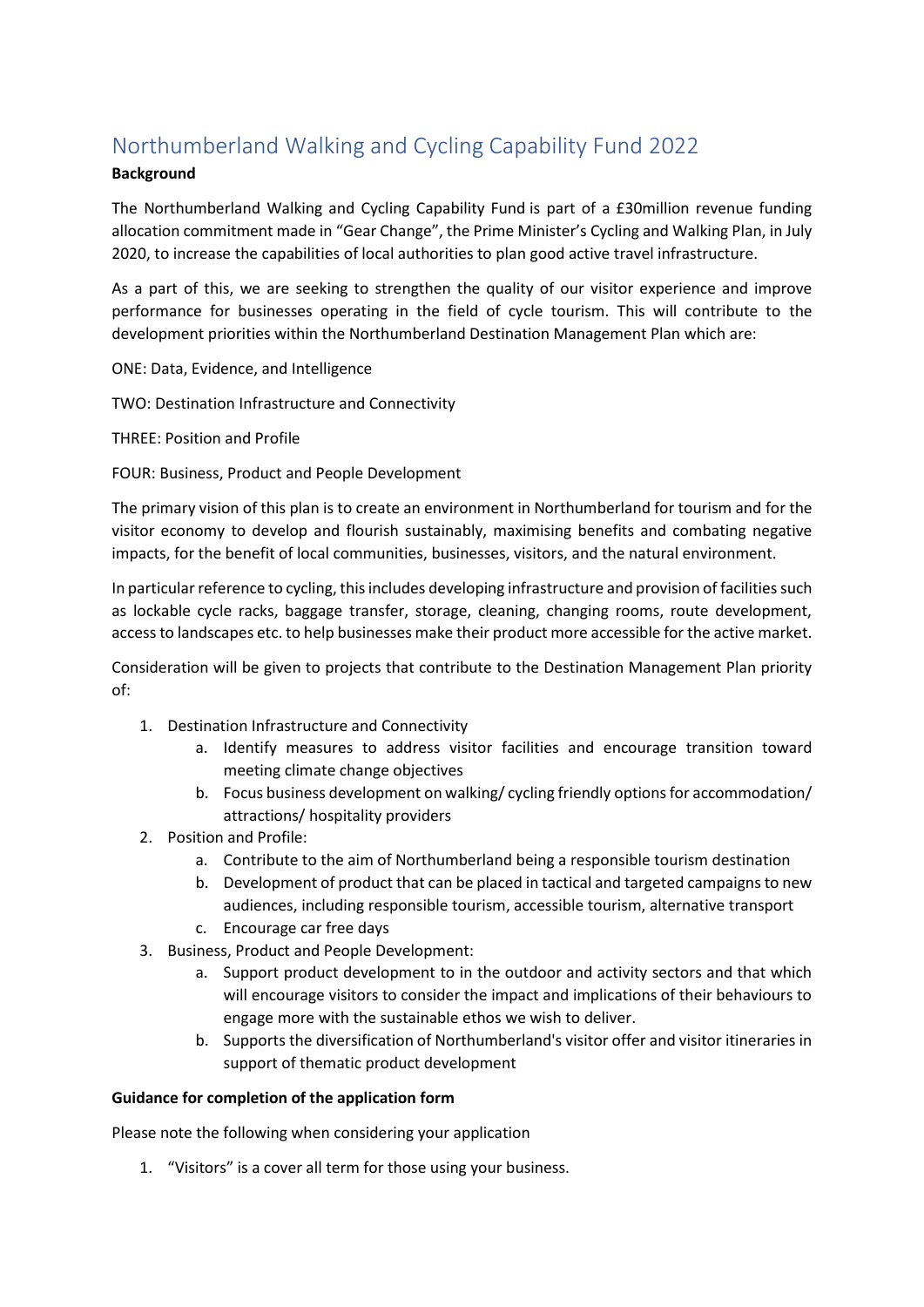- 2. This grant will not fund any marketing, or internal staff costs.
- 3. If you are successful, you will be required to complete monitoring and evaluation surveys 6 and 12 months following your grant allocation.
- 4. We will retain 10% of the grant until after delivery
- 5. If successful, monitoring documents provided by Northumberland County Council must be completed. A Progress Report must also be completed detailing the project and the benefits.
- 6. You will need to confirm that you are eligible to receive the grant in accordance with the UKs Subsidy Control regime. This information will be supplied to you if your application is successful
- 7. You will need to provide evidence of spend in accordance with the Grant agreement (i.e. what you said that you would do in your application form). If this is not provided, funds may need to be paid back. Evidence of spend consists of Invoices (in the name of the applicant), BACS Reports and Bank Statements showing the payments leaving your bank account.
- 8. Personal data relating to you and any business employees (where applicable) that have been provided on this form or uploaded, may be held and processed by authorised officers and employees of Northumberland County Council and other organisations involved in the Northumberland Covid Recovery Grant scheme. Further privacy information is available on our website - www.northumberland.gov.uk.
- 9. By completing the application form you confirm to your data being stored and used for the purposes of processing this grant application and for the prevention and detection of fraud as set out above.
- 10. You may be asked by either Northumberland County Council or Visit Northumberland to act as a case study to demonstrate the impact of the Capability Fund.
- 11. You may be invited to participate in any press, PR and any associated publicity material Visit Northumberland or Northumberland County Council undertake.
- 12. All grants must be spent, and projects complete by **16 September 2022.**

# FAQs

# **What is the Northumberland Walking and Cycling Capability Fund 2021/22?**

Our aim is to encourage and welcome walking and cycling visitors to Northumberland by enabling businesses to become more walking and cycling friendly. This means having the necessary facilities on site to make such visitors feel welcome, and that their kit safe and secure.

It is funded by "Gear Change", the Prime Minister's Cycling and Walking Plan.

# **Who can apply?**

Any business based in Northumberland wishing to attract walkers and cyclists.

#### **What is eligible to be funded?**